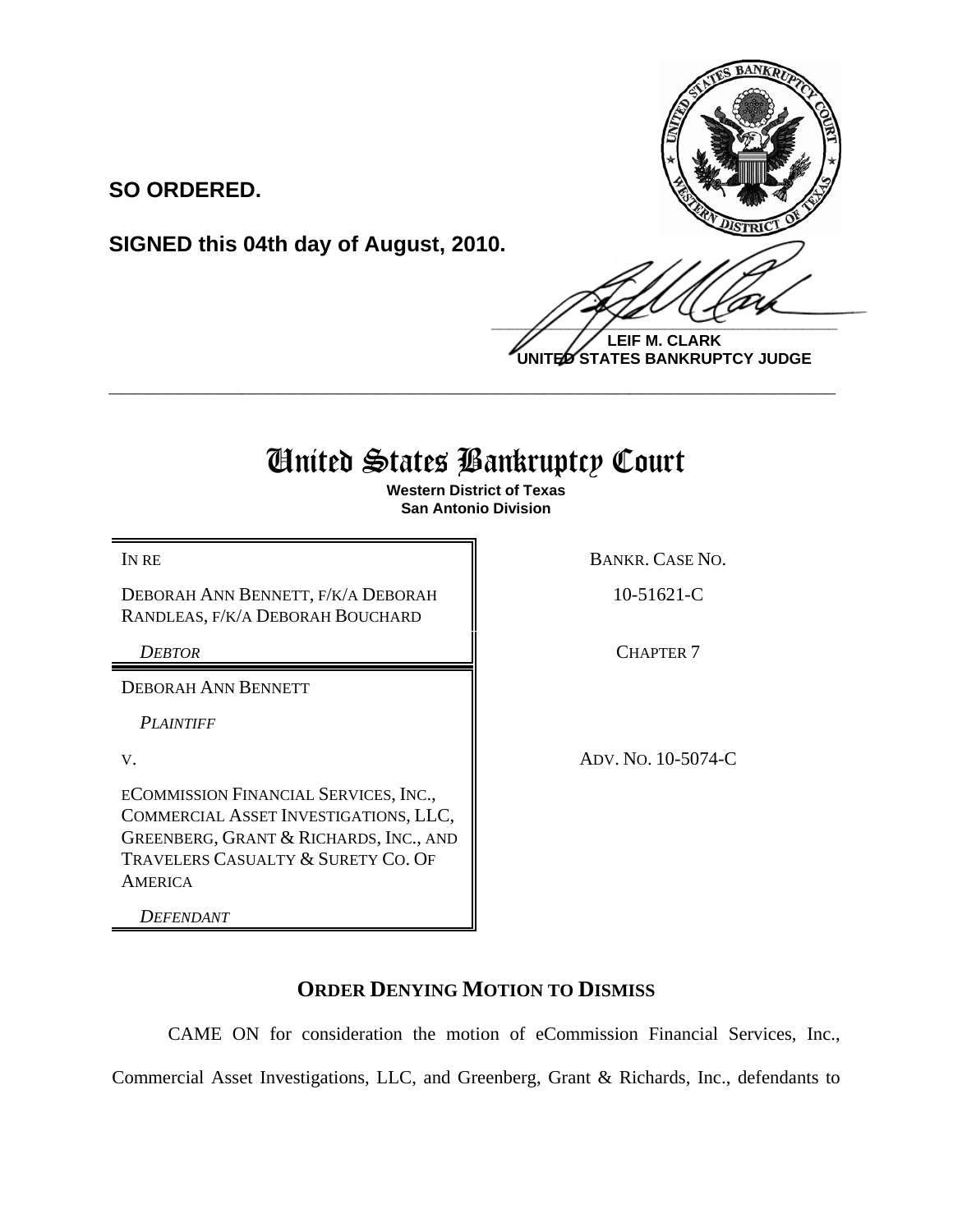dismiss this complaint pursuant to Rule 12(b)(6) of the Federal Rules of Civil Procedure, applicable in bankruptcy cases under Rule 7012 of the Federal Rules of Bankruptcy Procedure, together with the response to said motion filed by the plaintiff. On consideration thereof, the court concludes that the motion to dismiss should be denied.

The motion in effect asks the court to consider matters beyond the four corners of the complaint (though it purports not to). In the motion, the defendants in effect contend that the plaintiff referred to an alleged Agent Master Agreement in her complaint, referring to pages 2 and 3 of the complaint, paragraphs 7 and 9. The court has reviewed those two paragraphs. Neither of them mentions an Agent Master Agreement. In addition, the alleged Agent Master Agreement was not attached as an exhibit to the complaint.

The court can, on a motion to dismiss, treat exhibits that are attached to a complaint as part of the complaint. *See In re Financial Acquisition Partners, LP*, 440 F.3d 278, 286 (5<sup>th</sup> Cir. 2006); *Travis v. Irby*, 326 F.3d 644, 648 (5<sup>th</sup> Cir. 2003). When doing so, the court is *not* converting the motion to a summary judgment motion. Instead, the contents of the attachments are treated as part of the allegations asserted. *See Labajo v. Best Buy Stores, L.P.,* 478 F.Supp.2d 523, 528 (S.D.N.Y. 2007). Here, however, the document to which defendants make reference is *not* attached to the complaint. It is not even "incorporated by reference," assuming that it could come within the court's purview on a Rule 12 motion by such means. *See Hertz Corp. v. City of New York*, 1 F.3d 121, 125  $(2<sup>nd</sup> Cir. 1993).$ 

Thus, the motion, without expressly saying so, actually invites the court to be treated as one for summary judgment. *See* FED.R.CIV.P. 12(d). The court is not obligated to accept that invitation however. Instead, the court has the *discretion* to consider, or not to consider, materials attached to a movant's Rule 12 motion, and to then treat the motion as one for summary judgment. *See Ware*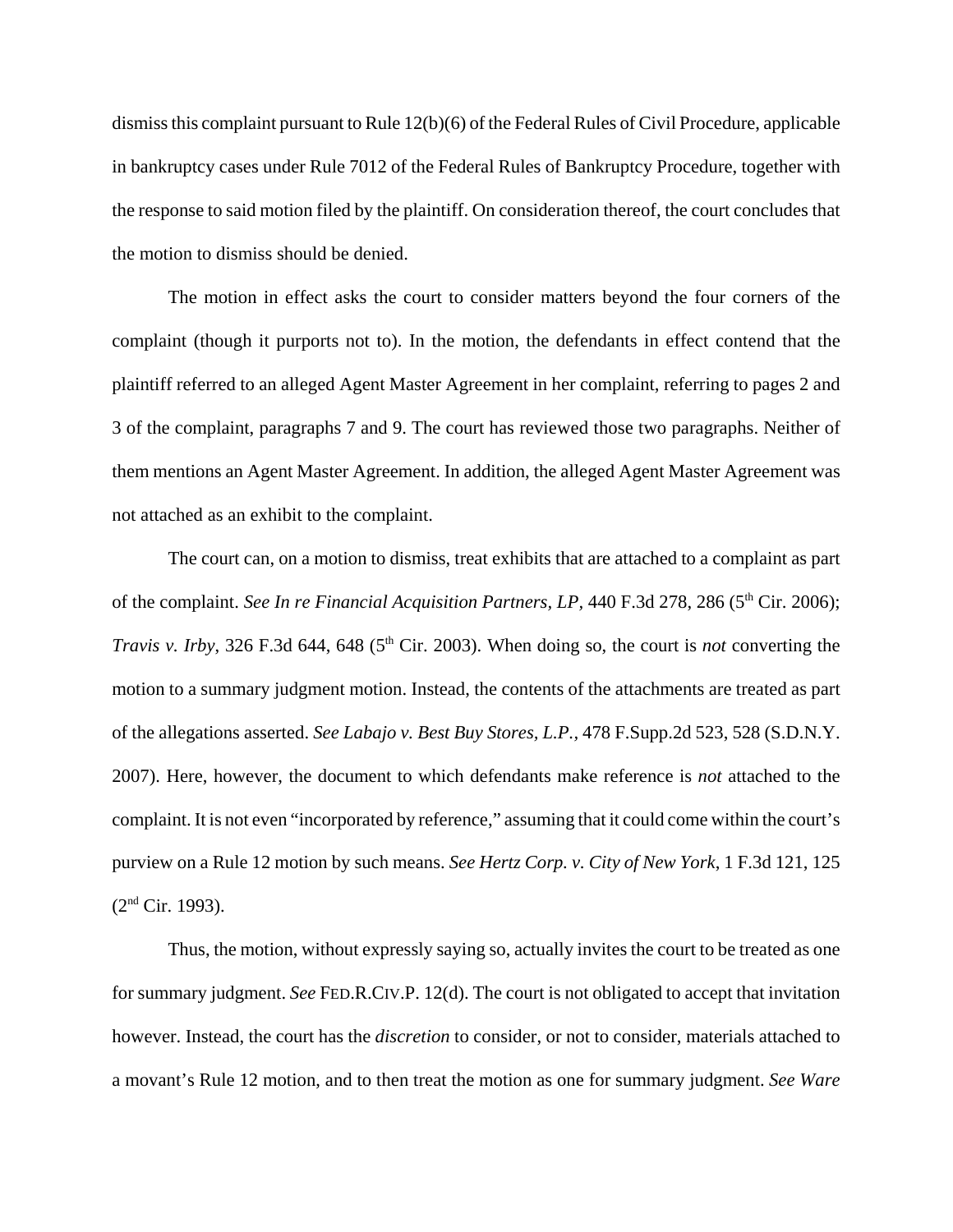*v. Associated Milk Producers, Inc., 614 F.2d 413, 415 (5<sup>th</sup> Cir. 1980). If the court were to so treat* the pleading, then the court would be obligated to advise the opposing party of that intention, and to give that party an appropriate opportunity to respond with controverting evidence. *See Hernandez v. Coffey, C.O.*, 582 F.3d 303, 307 (2nd Cir. 2009).

The court is not so inclined in this case. The defendants' motion hinges on this court's accepting as authentic the Agent Master Agreement attached to the motion. The plaintiff, in response to the motion, raises real issues regarding the authenticity of the document – real enough to suggest that the court ought to consider sanctions.<sup>1</sup> Even if the document were otherwise authenticated, however, it would not alone justify dismissal under Rule 12. There might well be more regarding the true nature of the loan than the self-serving recitations in a loan document. We are not, after all, speaking here of enforcing or not enforcing the agreement itself (and thereby being confined to the four corners of the document absent ambiguity). We are instead speaking of *characterizing* the loan itself, for purposes of determining liability under various debt collection practices statutes. That means that a good deal of evidence beyond this document might be relevant.

Of course, converting the motion to one for summary judgment at this stage, given the nature of the assertions made by the defendants would have the effect not only of converting this motion to dismiss into one for summary judgment but also of converting the motion into a *no evidence* motion for summary judgment before the plaintiff has even had the opportunity to develop evidence through discovery. Such a motion is entirely inappropriate before an answer has been filed, much less before discovery has even been pursued. *See* FED.R.CIV.P. 56(f); *see also Foresta v.*

<sup>&</sup>lt;sup>1</sup> The court declines that invitation because there is no showing that the plaintiff has afforded the defendants the fair opportunity to withdraw the offending pleading as a preliminary to seeking sanctions under Rule 9011. *See Cadle Co. v. Pratt (In re Pratt)*, 524 F.3d 580, 586 (5<sup>th</sup> Cir. 2008). The court of course has the right to set a sanctions matter on its own motion, and the court is not similarly constrained. The court does not believe it appropriate for a party to evade (or even avoid) the requirements imposed by the Rule and the Fifth Circuit's decision construing that rule by the *fiat* of tattling on the alleged offending party. However, the court may well take up this matter on its own should it come out later during the course of this litigation that the document in question was in fact fabricated.